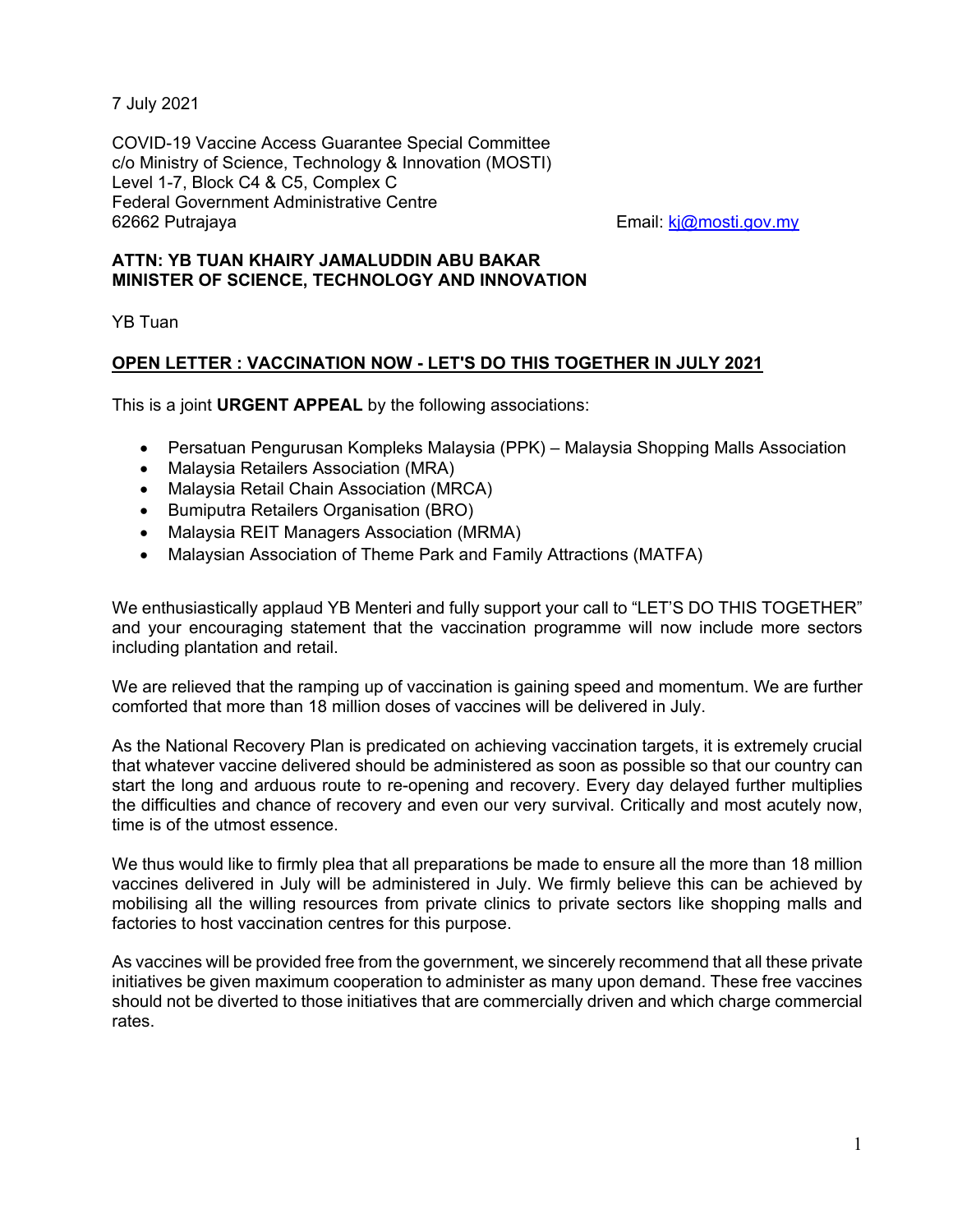With the current ramped up deliveries and ramped up inoculations, we are confident the threshold of people having received their first dose will be exceeded to allow the economy to be re-opened before 15 July 2021.

This can be achieved with concerted and urgent efforts. We cannot afford anymore not to re-open our economy as more and more countries have already done so. China, being the first to re-open, is reaping tremendous economic rewards with their exports exceeding even pre-covid levels. The later we re-open**,** the task of recovery get exponentially more difficult and the fear of being left behind in the momentum of recovery of all our trading partners.

However, we are totally perplexed and mystified with your statement that it is difficult to open vaccination centres in EMCO areas due to complications in supply delivery. There are several existing mega PPVs in EMCO areas and we believe delivery of vaccines have not been interrupted nor halted. MOSTI is more than capable of adjusting the vaccine supplies accordingly, whether the PPVs are in EMCO areas or not, and have been doing so since the beginning of the programme.

EMCO is the ideal time to expeditiously vaccinate as many people as possible so as to be protected when the lockdown is lifted.

Now that more than 18 million doses are being delivered, we need to mobilise all resources to utilise all the vaccines and it should be the nation's target to ensure that all the more than 18 million doses are used within July itself especially with the people anxiously clamouring and clambering for vaccination and all PPVs are already successfully practising standby candidates, thus ensuring spare vaccines are fruitfully used up. That should be the planned target and with sincere and proper planning and concerted efforts, this is definitely doable and achievable.

We earnestly look forward to this to be carried out with utmost efficiency under your firm direction.

In the event you require further information, please contact PPK Malaysia secretariat at secretariat@ppkm.org.my or Ms Evelyn Lo at 012-2922667.

## *LIVES AND LIVELIHOODS MATTER*

Thank you.

Yours faithfully **PERSATUAN PENGURUSAN KOMPLEKS MALAYSIA (PPK)** 

**TAN SRI DATO TEO CHIANG KOK** 

cc

 Economic Planning Unit, Prime Minister's Department **ATTN: YB DATO SRI MUSTAPA MOHAMED,** Minister in The Prime Minister's Department (Economy)